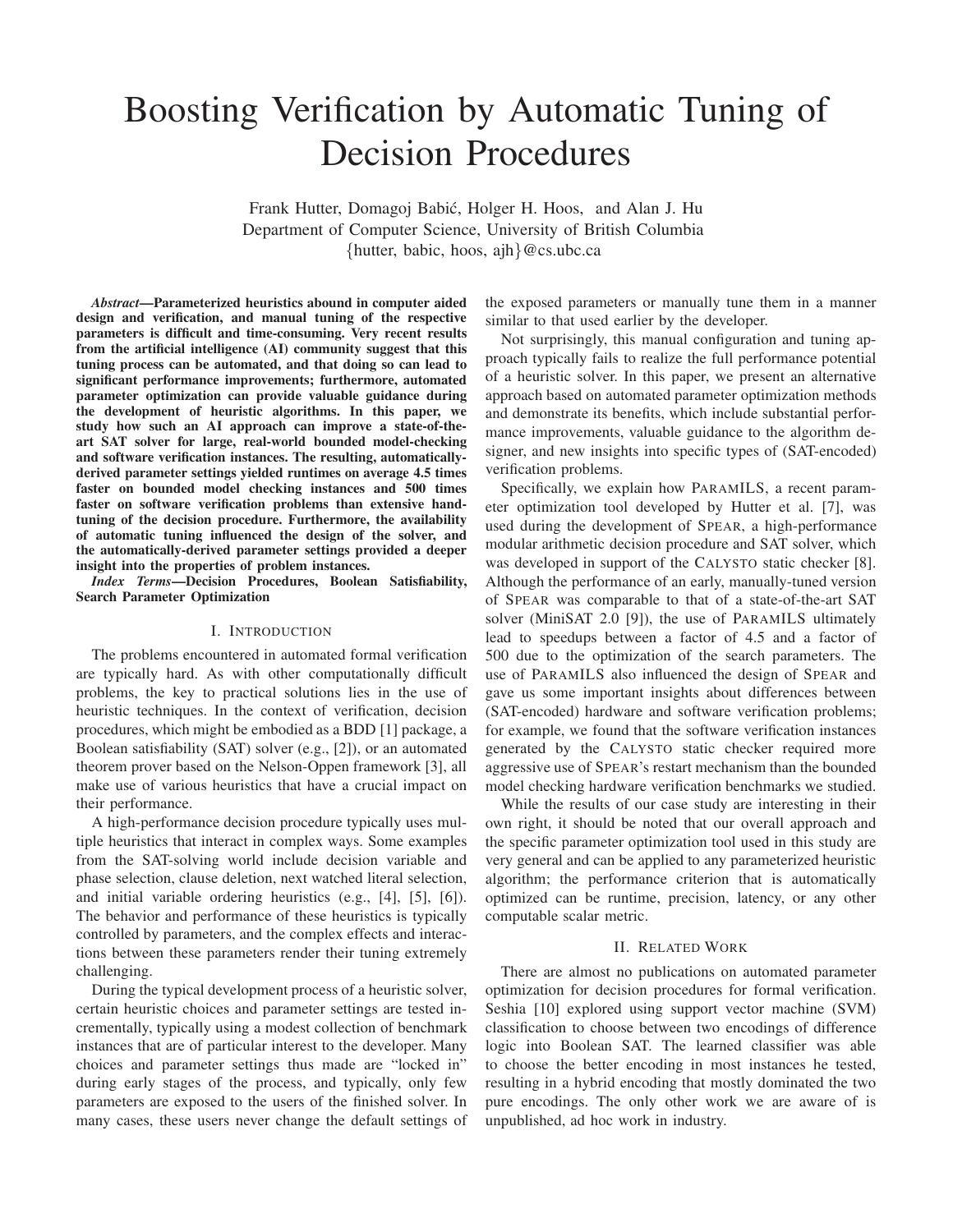There is, however, a fair amount of previous work on optimizing SAT solvers for particular applications. For example, Shtrichman [11] considered the influence of variable and phase decision heuristics (especially static ordering), restriction of the set of variables for case splitting, and symmetric replication of conflict clauses on solving bounded model checking (BMC) problems. He evaluated seven strategies on the Grasp SAT solver, and found that static ordering does perform fairly well, although no parameter combination was a clear winner. Later, Shacham and Zarpas [12] showed that Shtrichman's conclusions do not apply to zChaff's less greedy VSIDS heuristic on their set of benchmarks, claiming that Shtrichman's conclusions were either benchmark- or engine-dependent. Shacham and Zarpas evaluated four different decision strategies on IBM BMC instances, and found that static ordering performs worse than VSIDS-based strategies. Lu at al. [13] exploited signal correlations to design a number of ATPG-specific techniques for SAT solving. Their technique showed roughly an order of magnitude improvement on a small set of ATPG benchmarks.

The automated parameter optimization tool used in our study has been recently introduced by Hutter et al. [7]; however, that work was more focused on theoretical properties of the algorithm and did not consider an application to a stateof-the-art solver for real-world problems. That work and the study presented here complement each other and also address two different communities. Very broadly, automated parameter optimization can be seen as as a stochastic optimization problem that can be solved using a range of generic and specific methods [14], [15], [16]. However, these are either limited to algorithms with continuous parameters or algorithms with a small number of discrete parameters.

#### III. ALGORITHM DEVELOPMENT AND MANUAL TUNING

The core of SPEAR is a DPLL-style [17] SAT solver, but with several novelties. For example, SPEAR features an elaborate clause prefetching mechanism that improves memory locality. To improve the prediction rate of the prefetching mechanism, Boolean constraint propagation (BCP) and conflict analysis have been redesigned to be more predictable. SPEAR also features novel heuristics for decision making, phase selection, clause deletion, and variable and clause elimination. In addition, SPEAR has several enhancements for software verification, such as support for modular arithmetic constraints [18], incrementality to enable structural abstraction/refinement [8], and a technique for identifying contextinsensitive invariants to speed up solving multiple queries that share common structure [19]. Given all of these features, extensions, and heuristics, many components of SPEAR are parameterized, including the choice of heuristics, as well as enabling (or disabling) of various features: e.g., pureliteral rule, randomization, clause deletion, and literal sorting in freshly learned clauses. Thus, the optimization of these parameters is a challenging task.

After the first version of SPEAR was written and its correctness thoroughly tested, its developer, Domagoj Babić, spent one week on manual performance optimization, which involved: (i) optimization of the implementation, resulting in a speedup by roughly a constant factor, with no effects on the search parameters, and (ii) manual optimization of roughly twenty search parameters, most of which were hard-coded and scattered around the code at the time.

The manual parameter optimization was a slow and tedious process done in the following manner: the SPEAR developer collected several medium-sized benchmark instances which it could solve in at most 1000 seconds and attempted to come up with a parameter configuration that would result in a minimum total runtime on this set. The benchmark set was very limited and included several medium-sized BMC and some small software verification (SWV) instances generated by the CALYSTO static checker  $[8]$ .<sup>1</sup> Such a small set of test instances facilitates fast development cycles and experimentation, but has many disadvantages.

Quickly it became clear that implementation optimization gave more consistent speedups than parameter optimization. Even on such a small set of benchmarks, the variations due to different parameter settings were huge. We even found one case (Alloy analyzer [20] instance handshake.als.3) where the difference of floating point rounding errors between Intel's non-standard 80-bit and IEEE 64-bit precision resulted in an extremely large difference in the runtimes on the same processor. The same instance was solved in 0.34 sec with 80-bit precision and timed out after 6000 sec with 64-bit precision. The difference in rounding initially caused minor differences in variable activities, which are used to compute the dynamic decision ordering. Those minor differences quickly diverged, pushing the solver into two completely different parts of search space. Since most parameters influence the decision heuristics in some way, the solver might be equally sensitive to parameter changes.<sup>2</sup>

Given the costly and tedious nature of the process, no further manual parameter optimization was performed after finding a configuration that seemed to work well on the chosen test set.

To assess the performance of this manually tuned version of SPEAR, we ran it against MiniSAT 2.0 [9], the winner of the industrial category of the 2005 SAT Competition and of the 2006 SAT Race. In this experiment, we used two instance sets introduced in detail later in Sec. V: bounded model checking (BMC) and software verification (SWV). As can be seen from the runtime correlation plots shown in Figure 1, both solvers perform quite similarly for bounded model checking and easy software verification instances. For difficult software verification instances, however, MiniSAT clearly performs better. This seems to be the effect of focusing the manual tuning on a small number of easy instances.

For most decision procedures, the process of finding default (or hard-coded) parameter settings resembles the manual tuning described above. Furthermore, most users of these tools

<sup>&</sup>lt;sup>1</sup>Small instances were selected because CALYSTO tends to occasionally generate very hard instances that would not be solved within a reasonable amount of time.

<sup>&</sup>lt;sup>2</sup>This emphasizes the need to find parameter settings that lead to more robust performance, with different random seeds, as well as across instances.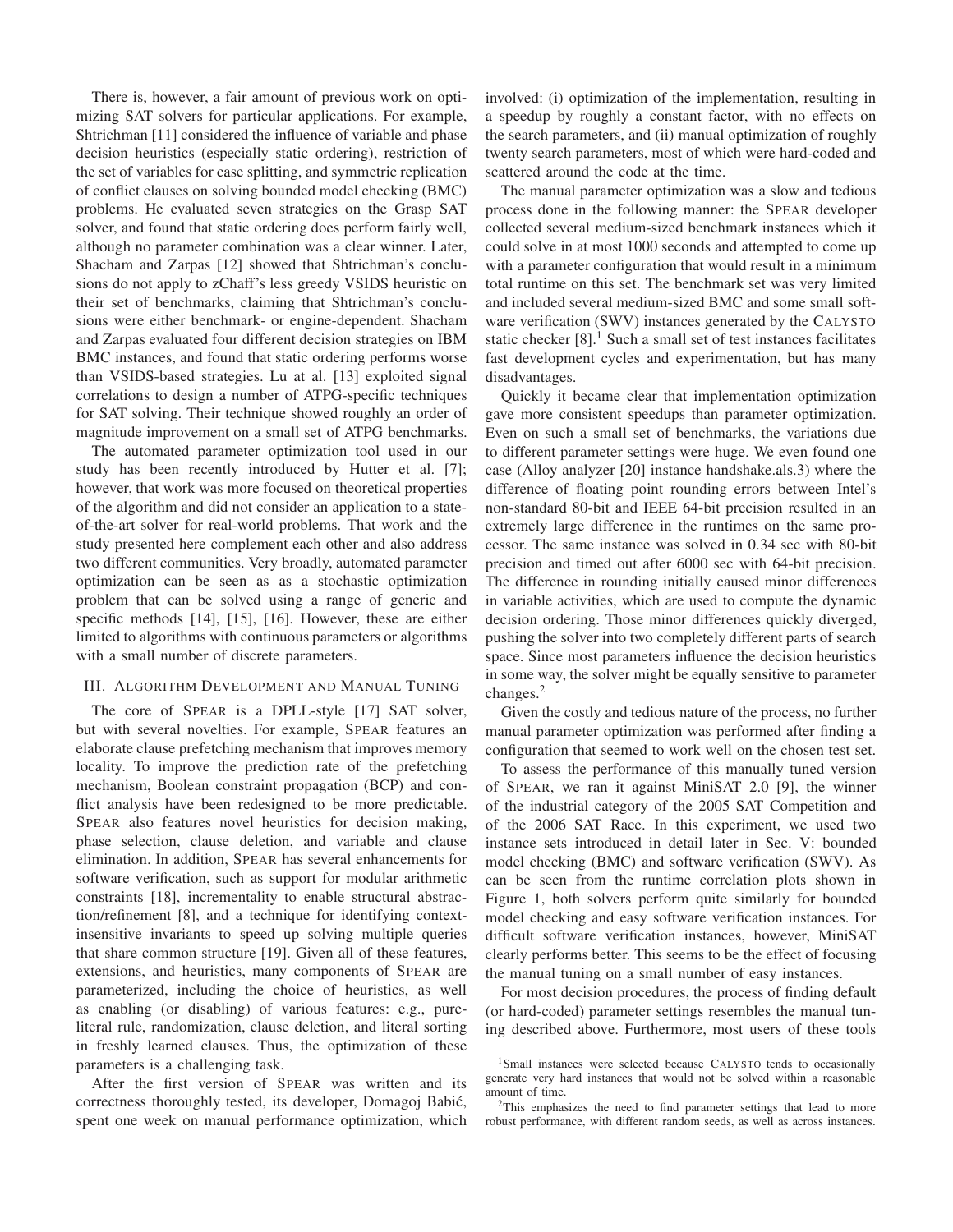

Fig. 1. MiniSAT 2.0 vs. SPEAR using its original, manually tuned default parameter settings. (a) The two solvers perform comparably on bounded model checking instances, with average runtimes of 298 seconds (MiniSAT) vs. 341 seconds (SPEAR) for the instances solved by both algorithms. (b) Performance on easy and medium software verification instances is comparable, but MiniSAT scales better for harder instances. The average runtimes for instances solved by both algorithms are 30 seconds (MiniSAT) and 787 seconds (SPEAR).

do not change these settings, and when they do, they typically apply the same manual approach.

#### IV. PARAMETER OPTIMIZATION BY LOCAL SEARCH

The tool we chose to use for automatically optimizing parameter settings in SPEAR has recently been developed in the Artificial Intelligence community [7]; in the following, we briefly introduce the underlying PARAMILS algorithm (further details and some theoretical background can be found in the paper by Hutter et al. [7]).

PARAMILS is motivated by the following manual parameter tuning technique often used by algorithm developers:

- Start with some parameter configuration
- Iteratively, modify one algorithm parameter at a time, keeping the modification if performance on a given benchmark set improves and undoing it otherwise.
- Terminate when no single parameter modification yields an improvement, or when the best configuration found so far is considered "good enough".

Notice that this is essentially a simple hill-climbing local search process, and as such it will typically terminate in a locally, but not globally optimal parameter configuration, in which changing any single parameter value will not achieve any performance improvement. However, since parameters of heuristic algorithms are typically not independent, changing two or more parameter values at the same time may still improve performance.

The problem of local optima is ubiquitous in local search, and many approaches have been developed to effectively deal with them; one of these approaches is *Iterated Local Search (ILS)* [21], [22], which provides the basis for PARAMILS. ILS essentially alternates a subsidiary local search procedure (such as simple hill-climbing) with a perturbation phase, which lets the search escape from a local minimum. Additionally, an acceptance criterion is used to decide whether to continue the search from the most recently discovered local minimum or from some earlier local minimum. More precisely, starting from some initial parameter configuration, PARAMILS first performs simple hill-climbing search until a local minimum  $c$  is reached, and then it cycles through the following phases:

- 1) apply perturbation (in the form of multiple random parameter changes);
- 2) perform simple hill-climbing search until a new local minimum  $c'$  is reached;
- 3) accept the better of the two configurations  $c$  and  $c'$  as the starting point of the next cycle.

PARAMILS thus performs a biased random walk over locally optimal parameter configurations. To determine the better of two configurations, it can use arbitrary scalar performance metrics, including expected runtime, expected solution quality (for optimization algorithms), or any other statistic on the performance of the algorithm to be tuned when applied to instances from a given benchmark set. This benchmark set is called the *training set*, in contrast to the *test sets* we used later for evaluating the final parameter configurations obtained from PARAMILS (as is customary in the empirical evaluation of machine learning algorithms, training and test sets are strictly disjoint).

Clearly, the choice of the training set has important consequences for the performance of PARAMILS. Ideally, a homogenous training set would be chosen, i.e., one in which the impact of parameter settings on the performance of the algorithm to be tuned (here, SPEAR) is similar for all instances in the set. In that case, it would be sufficient and 'safe' to evaluate and compare parameter configurations by running the solver on a small number of instances. In practice, however, 'interesting' instance sets may not be homogenous,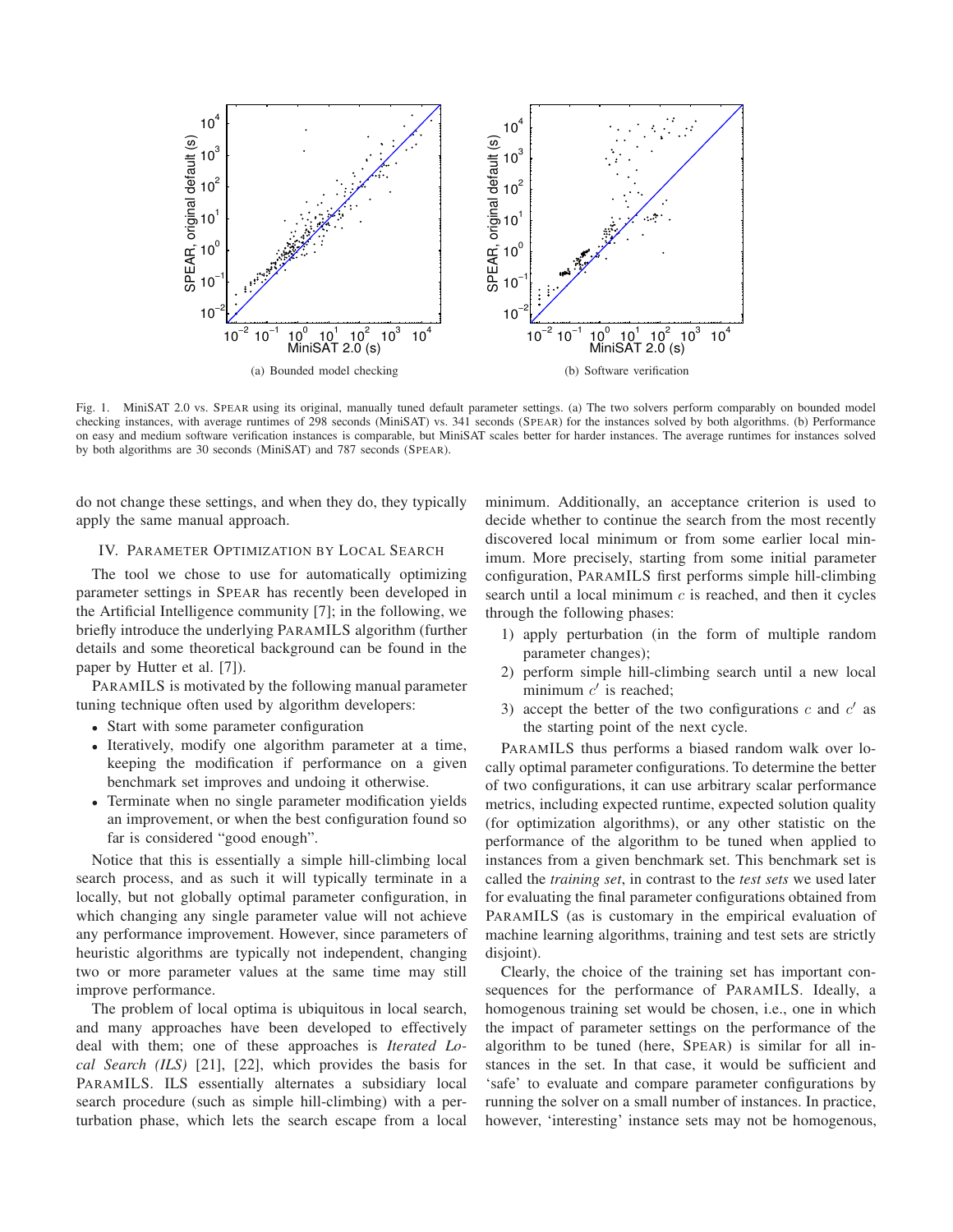and therefore larger training sets may be required to achieve a reasonably unbiased evaluation of parameter configurations.

 $BASICILS(N)$  is a simple version of PARAMILS that uses a training set of  $N$  instances, where the choice of  $N$  has a major impact on the efficacy of the tuning process. For small N, there is a risk of over-fitting, i.e., good parameter configurations determined for the corresponding small sets may be overly specific to the training set and not work well for any other problem instances. For large N, however, the evaluation of each parameter configuration becomes costly, which can severely limit the number of search steps that can be practically performed by PARAMILS (and hence reduce the quality of the final parameter configuration returned by the tuning algorithm).

FOCUSEDILS is a more advanced version of PARAMILS. It adaptively chooses the number of training instances to use for each parameter setting: while poor settings can be discarded after a few algorithm runs, promising ones are evaluated on more instances. This mechanism avoids over-fitting to the instances in the training set. (For details, see [7].) In tuning SPEAR, we initially used BASICILS(300) and later employed the more advanced FOCUSEDILS.

## V. AUTOMATED PARAMETER OPTIMIZATION

We performed two sets of experiments: automated tuning of SPEAR on a general set of instances for the 2007 SAT competition and application-specific tuning for two real-world benchmark sets.

## *A. Benchmark Sets and Experimental Setup*

We employed two sets of problems of immense practical importance: hardware bounded model checking and software verification. Specifically, our set of BMC instances consists of 754 IBM BMC instances created by Zarpas [23], and our SVW benchmark set is comprised of 604 verification conditions generated by the CALYSTO static checker [8].

Both instance sets, BMC and SWV, were split 50:50 into disjoint training and test sets. Only the training sets were used for tuning, and all results in this paper are for the test sets. All reported experiments were carried out on a cluster of 55 dual 3.2GHz Intel Xeon PCs with 2MB cache and 2GB RAM, running OpenSuSE Linux 10.1. Reported times are CPU times per single CPU. Runs are terminated after 10 CPU hours or when they run out of memory and start swapping; we count both of these conditions as time-outs.

## *B. Search Parameters*

The availability of automatic parameter tuning encouraged us to parameterize many aspects of SPEAR. The first automatically tuned version exposed only a few important parameters, such as restart frequencies and variable priority increments. The results of automated tuning of those first versions of SPEAR prompted its developer to expose more and more search parameters, up to the point where not only every single hard-coded parameter was exposed, but also a number of new parameter-dependent features were incorporated. This process not only significantly improved SPEAR's performance, but also has driven the development of SPEAR itself.

The resulting version of SPEAR used for the experiments reported in the following has 26 parameters:

- 7 types of heuristics (with the number of different heuristics available shown in parentheses):
	- **–** Variable decision heuristics (20)
	- **–** Heuristics for sorting learned clauses (20)
	- **–** Heuristics for sorting original clauses (20)
	- **–** Resolution ordering heuristics (20)
	- **–** Phase selection heuristics (7)
	- **–** Clause deletion heuristics (3)
	- **–** Resolution heuristics (3)
- 12 double-precision floating point parameters, including variable and clause decay, restart increment, variable and clause activity increment, percentage of random variable and phase decisions, heating/cooling factors for the percentage of random choices, etc.
- 4 integer parameters which mostly control restarts and variable/clause elimination.
- 3 Boolean parameters which enable/disable simple optimizations such as the pure literal rule.

For each of SPEAR's floating point and integer parameters we chose lower and upper bounds on reasonable values and considered a number of values spread uniformly across the respective interval. This number ranges from three to eight, depending on our intuition about importance of the parameter. The total number of possible combinations after this discretization is  $3.78 \times 10^{18}$ . By exploiting some dependencies between parameters, we reduced the number of configurations that we consider in this paper to  $8.34 \times 10^{17}$ .

#### *C. SAT Competition Tuning*

The first round of automatic parameter optimization was done in the context of preparing a version of SPEAR for submission to the 2007 SAT Competition. The first two authors used this as a case study in parameter optimization for realworld problem domains: the SPEAR developer provided an executable of SPEAR and information about its parameters as well as approximate ranges of reasonable values for each of them; the default parameter configuration, however, was not revealed. The goal of this study was to see whether the performance achieved with automatic methods could rival the performance achieved by the manually engineered default parameters.

Since the optimization objective was to achieve good performance on the industrial benchmarks of the 2007 SAT Competition (which were not disclosed before the solver submission deadline), we used a collection of instances from previous competitions for tuning: 176 industrial instances from the 2005 SAT Competition, 200 instances from the 2006 SAT Race, as well as 30 SWV instances generated by the CALYSTO static checker. A subset of 300 randomly selected instances was used for training, and the remaining 106 test instances provided an unbiased performance estimate of SPEAR's performance with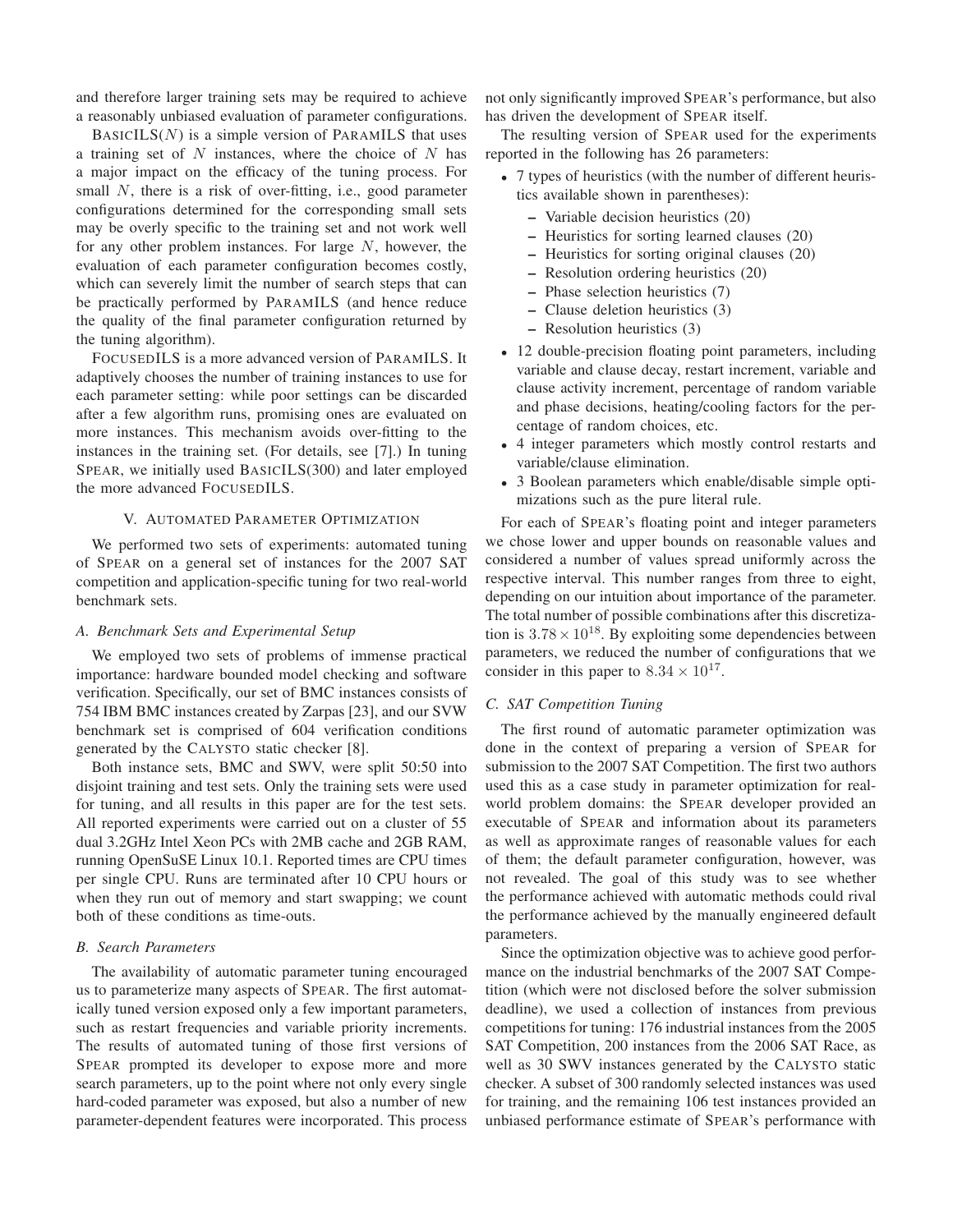the tuned parameter configuration. Since the SAT competition rules reward per-instance performance relative to other solvers, the optimization objective used in this phase was geometric mean speedup over SPEAR with the (manually optimized) default parameter settings.

We ran a single run of BASICILS(300) for three days on the 300 designated training instances, and used the parameter configuration with the best training set performance found within that time; we refer to this parameter configuration as Satcomp. During tuning, we took the risk of setting a low cutoff time of 10 seconds for each single algorithm run in order to save time. This bore the possibility of over-tuning the solver for good performance on short runs but poor performance on longer runs, and we expected that parameter configuration Satcomp may be too aggressive and might perform poorly on harder instances.

However, our experimental results indicate that the opposite is the case, namely that SPEAR's performance scales better with the Satcomp parameter settings than with the default settings. The fact that these results contradicted the intuition of the algorithm's developer illustrates clearly the limitations of even an expert's ability to comprehend the complex interplay between the many parameters of a sophisticated heuristic algorithm such as SPEAR.

On the 106 test instances used to assess the result of our SAT competition tuning, Satcomp achieved a geometric mean speedup of 21% over SPEAR's default parameter settings and showed much better scaling with instance hardness. Figure 2 demonstrates that this speedup carries over to both our verification benchmark sets: Satcomp performs better than the SPEAR default on BMC (with an average speedup factor of about two) and clearly dominates it for SWV (with an average speedup factor of about 78).

### *D. Application-specific Tuning*

While general tuning on a mixed set of instances as performed for the 2007 SAT Competition resulted in a solver with strong overall performance, in practice, one often mostly cares about excellent performance on a specific type of instances, such as BMC or SWV. For this reason we performed a second set of experiments — tuning SPEAR for these two specific sets of problems. Since users typically care most about an algorithm's total runtime, we used average (arithmetic mean) runtime as our optimization objective in this tuning phase.

For both sets, during training we chose a cutoff of 300 seconds, which according to SPEAR's internal book-keeping mechanisms turned out to be sufficient for exercising all techniques implemented in the solver. In order to speed up the optimization, in the case of BMC we removed 95 hard instances from the training set that could not be solved by SPEAR with its default parameter configuration within one hour, leaving 287 instances for training.

We performed parameter optimization by running 10 parallel copies of FOCUSEDILS on a cluster, for three days in the case of SWV and for two days for BMC. For each instance set, we picked the parameter configuration with the best training performance after that time.

Figure 3 demonstrates that these application-specific parameter configurations perform even better than the optimized settings for the SAT competition, Satcomp. SPEAR's performance is boosted for both application domains, by an average factor of over 2 for BMC and over 20 for SWV; the scaling behavior also clearly improves, especially for SWV.

Figure 4 shows the total effect of automatic tuning by comparing the performance of SPEAR with the (manually optimized) default settings against that achieved when using the parameter configurations tuned parameters for the BMC and SWV benchmark sets. For both sets, the scaling behavior of the tuned version is much better and on average, large speedups are achieved — by a factor of 4.5 for BMC and 500 for SWC. SPEAR with the default settings even times out on four SWV instances after 10 000 seconds, while the tuned version solves every single instance in less than 20 seconds.

Figure 5 summarizes the performance of MiniSAT 2.0 (which we used as a baseline) and SPEAR with parameter settings default, Satcomp, and specifically tuned for BMC and SWV. Notice that the versions of SPEAR specifically tuned for BMC and SWV also clearly outperform MiniSAT: for BMC, SPEAR solves two additional instances and is faster by a factor of three on average; for SWV, the speedup factor is over 100. For both benchmark sets, scatter plots (not shown here) also reveal much better scaling behavior of the specifically tuned versions of SPEAR.

## VI. DISCUSSION

Automated parameter tuning provided us with new insights into properties of the benchmark instances used in our study and influenced the design of SPEAR. These insights arise from considering characteristic differences between the optimized parameter configurations for the BMC and SVW instances.

Although we have limited knowledge about the high-level features of the IBM BMC instances, we made some interesting observations. The best decision heuristic that we found for these instances picks variables with higher activity, and ties are resolved by choosing the one with a smaller product of positive and negative occurrences. We also found that the IBM BMC instances favor less aggressive restarts than the SVW instances, implying that the decision heuristic tends to find better variable orderings. The best phase selection heuristic we found for BMC instances aggressively picks the phase so as to minimize the number of watched clauses that need to be traversed in order to find the next watched literal. This heuristic minimizes the number of clauses that BCP needs to analyze, and its effectiveness on this hard set of instances did not surprise us. Finally, we observed that a small amount of randomness helps performance — roughly 5% of phase and variable decisions were done randomly before the first restart. The most effective strategy scales down the percentage of random decisions by a factor of 0.7 at each restart (which resembles the idea of simulated annealing).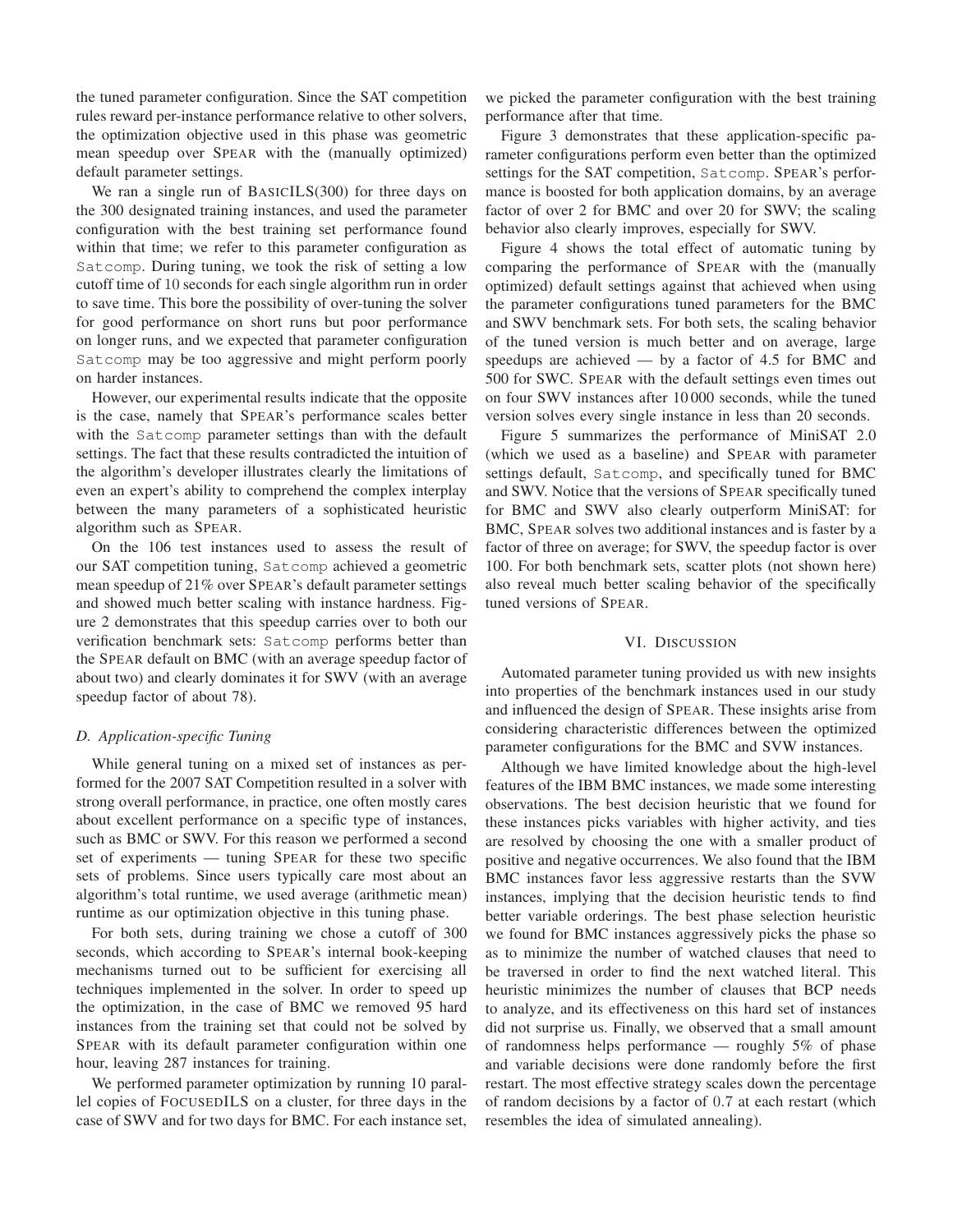

Fig. 2. Improvements by automated parameter optimization on a mix of industrial instances: SPEAR with the original default parameter configuration vs. SPEAR with configuration Satcomp. (a) Even though a few instances can be solved faster with the SPEAR default, parameter configuration Satcomp is considerably faster on average (mean runtime 341 vs. 223 seconds). Note that speedups are larger than they may appear in the log-log plot: for the bulk of the instances Satcomp is about twice as fast. (b) Satcomp improves much on the scaling behavior of the SPEAR default, which fails to solve four instances in 10 000 seconds. Mean runtimes on the remaining instances are 787 seconds vs. 10 seconds, a speedup factor of 78.



Fig. 3. Improvements by automated parameter optimization on specific instance distributions: SPEAR with configuration Satcomp vs. SPEAR with parameters optimized for the specific applications BMC and SWV. Results are on independent test sets disjoint from the instances used for parameter optimization. (a) The parameter configuration tuned for set BMC solved four instances for which configuration Satcomp timed out after 10000 seconds. For the remaining instances, mean runtimes are 223 seconds (Satcomp) and 96 seconds (specific tuning for BMC), a speedup by more than a factor of two. (b) Both parameter settings solved all 302 instances, mean runtimes are 36 seconds (Satcomp) and 1.5 seconds (tuned for SWV), a speedup factor of 24.

Since we are intimately familiar with the CALYSTO static checker, we are able to provide a deeper analysis for the software verification instances. CALYSTO performs aggressive common subexpression elimination, virtually eliminating all symmetries. It also propagates all constants. CALYSTO queries correspond to path- and context-sensitive verification conditions, which have deep and rich Boolean structure, with many expensive operations (like division and multiplication) sprinkled around. The queries can be represented at a high level as single-rooted acyclic graphs. Experimental results (see [8]) suggest that the probability of infeasibility of a single path

starting from the root of the formula is proportional to the length of the path — the longer the path, the more likely it is that it is infeasible. This can be exploited by a SAT solver by focusing the search on the expressions that are closer to the root of the tree.

SWV instances prefer an activity-based heuristic that resolves ties by picking the variable with a larger product of occurrences. This heuristic might seem too aggressive, but helps the solver to focus on the most frequently used common subexpressions. It seems that a relatively small number of expressions play a crucial role in (dis)proving each verifica-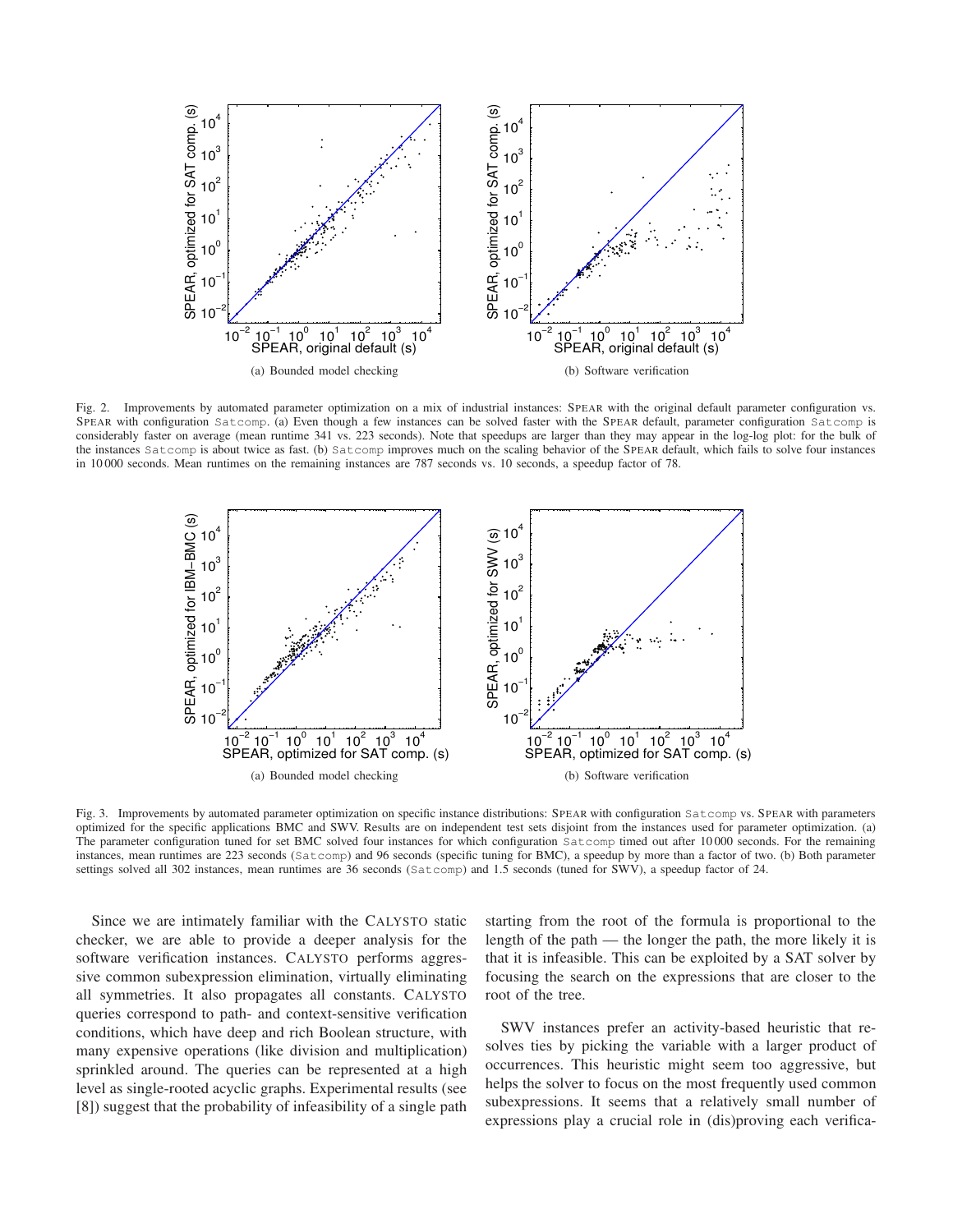

Fig. 4. Overall improvements achieved by automatic tuning: SPEAR with its manually engineered default parameter configuration vs. the optimized versions for sets BMC and SWV. Results are on test sets disjoint from the instances used for parameter optimization. (a) The default timed out on 90 instances after 10 000 seconds, while the tuned configuration solved four additional instances. For the instances that the default solved, mean runtimes are 341 seconds (default) and 75 seconds (tuned), a speedup factor of 4.5. (b) The default timed out on four instances after 10 000 seconds, the tuned configuration solved all instances in less then 20 seconds. For the instances that the default solved, mean runtimes are 787 seconds (default) and 1.35 seconds (tuned), a speedup factor of over 500.

| Solver               | Bounded model checking |                                 | Software verification |                                 |
|----------------------|------------------------|---------------------------------|-----------------------|---------------------------------|
|                      |                        | $\#(solved)$ runtime for solved |                       | $\#(solved)$ runtime for solved |
| MiniSAT 2.0          | 289/377                | 360.9                           | 302/302               | 161.3                           |
| SPEAR original       | 287/377                | 340.8                           | 298/302               | 787.1                           |
| SPEAR general tuned  | 287/377                | 223.4                           | 302/302               | 35.9                            |
| SPEAR specific tuned | 291/377                | 113.7                           | 302/302               |                                 |

Fig. 5. Summary of Results. For each solver and instance set, #(solved) denotes the number of instances solved within a CPU time of 10 hours, and the runtimes are the arithmetic mean runtimes for the instances solved by that solver. (Geometric means were not meaningful here, as all solvers solved a number of easy instances in "0 seconds"; arithmetic means better reflect practical user experience as well.) If an algorithm solves more instances, the shown average runtimes include more, and typically harder, instances. Note that the averages in this table differ from the runtimes given in the captions of Figures 1-4, because averages are taken with respect to different instance sets: for each solver, this table takes averages over all instances solved by that solver, whereas the figure captions state averages over the instances solved by both solvers compared in the respective figure.

tion condition, and this heuristic quickly narrows the search down to such expressions. The SWV instances favored very aggressive restarts (first after only 50 conflicts), which in combination with our experimental results shows that most such instances can be solved quickly if the right order of variables is found. A simple phase selection heuristic (always assign FALSE first) seems to work well for SWV, and also produces more natural bug traces (small values of variables in the satisfying assignments). The SWV instances correspond to NULL-pointer dereferencing checks, and this phase selection heuristic attempts to propagate NULL values first (all FALSE), which explains its effectiveness. SWV instances prefer no randomness at all, which is probably the result of joint development of CALYSTO and SPEAR as a highly optimized tool chain for software verification.

The use of automated parameter optimization also influenced the design of SPEAR in various ways. An early version of SPEAR featured a nascent implementation of clause and variable elimination. Prior to using automated tuning, these mechanisms did not consistently improve performance,

and therefore, considering the complexity of finalizing their implementation, the SPEAR developer considered removing them. However, these elimination techniques turned out to be effective after parameter tuning found good heuristic settings to regulate the elimination process. Another feature that was considered for removal was the pure literal rule, which ended up being useful for BMC instances (but not for SWV). Similarly, manual optimization gave inconclusive results about randomness, but automated optimization found that a small amount of randomness actually does help SPEAR in solving BMC (but not SWV) instances.

## VII. CONCLUSIONS

In this work, we have demonstrated that by using a general parameter optimization method, PARAMILS, which is based on the idea of iterated local search in parameter configuration space, major performance improvements of a highperformance SAT solver, SPEAR, can be achieved. We believe that the resulting optimized version of SPEAR represents a considerable improvement in the state of the art of solving